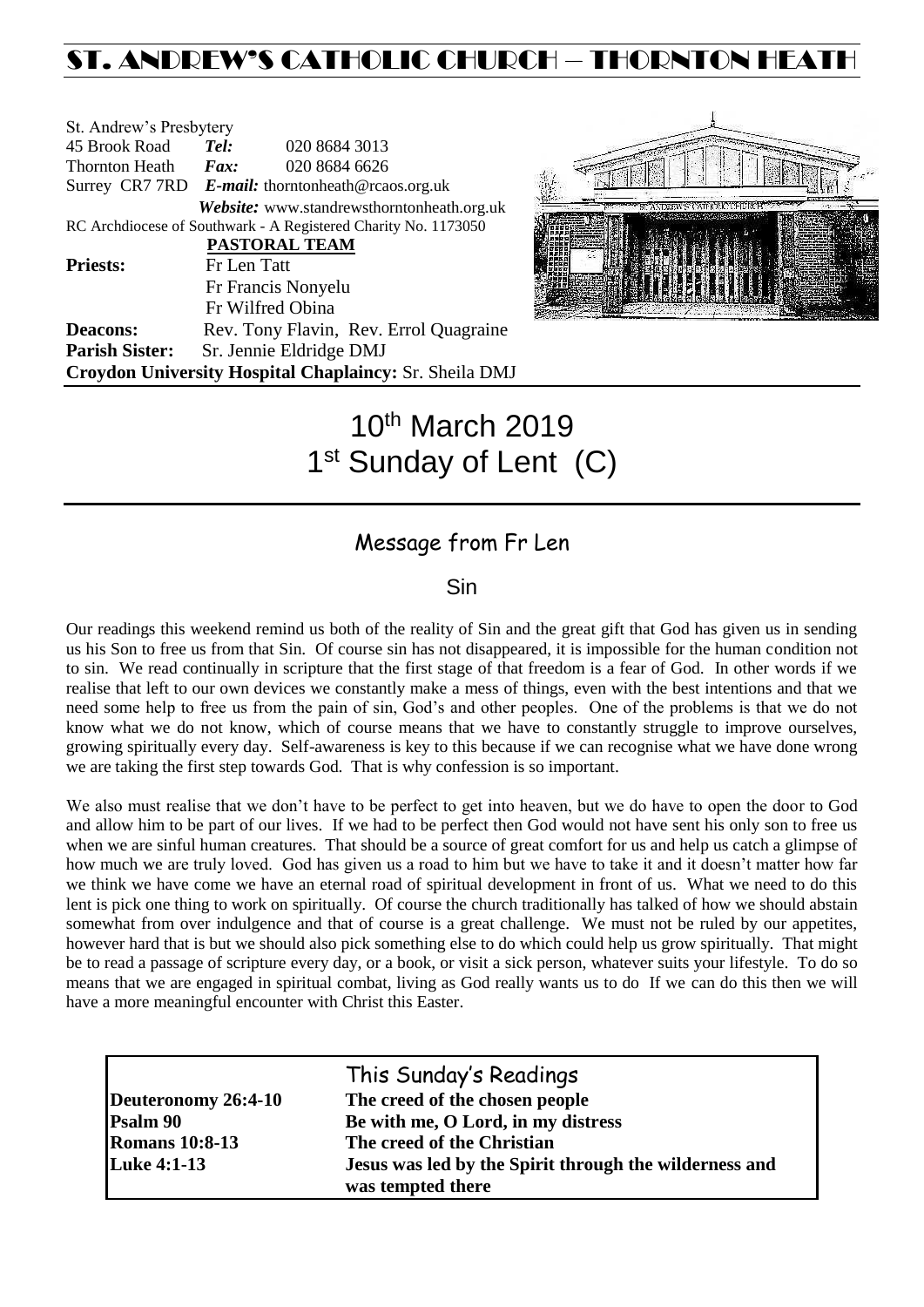| Diary for the Week                           |                                                            |                                                  |                                                |  |  |  |  |
|----------------------------------------------|------------------------------------------------------------|--------------------------------------------------|------------------------------------------------|--|--|--|--|
| Sunday 10 <sup>th</sup> March                |                                                            | 6.00pm (Saturday) First Mass of Sunday           | Richard & Eve Palmer (50 <sup>th</sup> Wedding |  |  |  |  |
| $1st$ Sunday of Lent                         |                                                            |                                                  | Anniv)                                         |  |  |  |  |
|                                              | 9.30am                                                     | Mass                                             | Parishioners                                   |  |  |  |  |
|                                              | 11.30am                                                    | Mass                                             | Elizabeth Salapare RIP                         |  |  |  |  |
|                                              | 5.00pm                                                     | <b>Rosary</b>                                    |                                                |  |  |  |  |
|                                              | $5.15 - 5.45$ pm                                           | <b>Exposition and Benediction</b>                |                                                |  |  |  |  |
|                                              | 6.00 <sub>pm</sub>                                         | <b>Mass</b>                                      | Private Intention                              |  |  |  |  |
|                                              | $7.00 - 9.00$ pm                                           | <b>Charismatic Prayer Group</b>                  |                                                |  |  |  |  |
| Monday $I^{\text{th}}$ March                 | 7.30am                                                     | <b>Mass</b>                                      | Login Timothy Andradi Snr RIP (Anniv)          |  |  |  |  |
| Lev 19:1-2. 11-18                            | 10.00am                                                    | Mass                                             | Victor Emmanuel Nataro RIP (Anniv)             |  |  |  |  |
| Mt 25:31-46                                  | 12noon                                                     | <b>Mass in Hospital</b>                          |                                                |  |  |  |  |
|                                              | $5.45 - 7.15$ pm                                           | <b>Beavers (hall)</b>                            |                                                |  |  |  |  |
|                                              | $7.00 - 8.00$ pm                                           | <b>Family Holy Hour</b>                          |                                                |  |  |  |  |
|                                              | $7.00 - 8.00$ pm                                           | <b>Parish Surgery</b>                            |                                                |  |  |  |  |
|                                              | $7.30 - 9.00$ pm                                           | Scouts (hall)                                    |                                                |  |  |  |  |
| Tuesday 12 <sup>th</sup> March               | 7.30am                                                     | <b>Mass</b>                                      | Mr Thomas (Intention)                          |  |  |  |  |
| $Is 55:10-11$                                | 10.00am                                                    | Mass                                             | James Conroy RIP (Anniv)                       |  |  |  |  |
| Mt 6:7-15                                    | 6.30pm                                                     | R.C.I.C.                                         |                                                |  |  |  |  |
|                                              | 7.45pm                                                     | R.C.I.A.                                         |                                                |  |  |  |  |
| <b>Wednesday 13th March</b>                  | 7.30am                                                     | <b>Mass</b>                                      | John Messina RIP (Anniv)                       |  |  |  |  |
| $Jon 3:1-10$                                 | 10.00am                                                    | <b>Mass followed by Stations</b>                 | Special Intention of C.C.                      |  |  |  |  |
| Lk 11:29-32                                  |                                                            | of the Cross                                     |                                                |  |  |  |  |
|                                              | 2.00 <sub>pm</sub>                                         | <b>Active Retirement Group</b>                   |                                                |  |  |  |  |
|                                              | 6.00pm                                                     | <b>Lectio Divina Group (hall)</b>                |                                                |  |  |  |  |
|                                              | 7.30pm                                                     | <b>Legion of Mary (hall)</b>                     |                                                |  |  |  |  |
| Thursday 14th March                          | 7.30am                                                     | Mass                                             | Azeb Kidane RIP (Anniv)                        |  |  |  |  |
| Est 14:1, 3-5. 13-14                         | 10.00am                                                    | Mass                                             | Cay Ann Peters (Intention)                     |  |  |  |  |
| $Mt$ 7:7-12                                  | $7.00 - 8.30$ pm                                           | <b>Cubs (St James the Great)</b>                 |                                                |  |  |  |  |
|                                              | 7.00pm                                                     | <b>Baptism Course</b>                            |                                                |  |  |  |  |
|                                              | 7.00pm                                                     | <b>Maintenance Committee</b>                     |                                                |  |  |  |  |
|                                              | 7.15pm<br>6.30am                                           | Lenten Film (hall)                               | Eileen Tatt RIP                                |  |  |  |  |
| Friday 15 <sup>th</sup> March                |                                                            | Mass                                             |                                                |  |  |  |  |
| <b>CAFOD Family Fast Day</b><br>Est 18:21-28 | 10.00am                                                    | <b>Mass followed by Stations</b><br>of the Cross | Loraine Viegas RIP                             |  |  |  |  |
| Mt 5:20-26                                   | 8.00pm                                                     | <b>Stations of the Cross</b>                     |                                                |  |  |  |  |
| Saturday 16 <sup>th</sup> March              | $9.15 - 11.15$ am                                          | <b>First Holy Communion</b>                      |                                                |  |  |  |  |
| Deut 26:16-19                                | 9.30am                                                     | Mass                                             | <b>Holy Souls</b>                              |  |  |  |  |
| Mt 5:43-48                                   | $10.00 - 10.30$ am                                         | <b>Confessions</b>                               |                                                |  |  |  |  |
|                                              | 11.30am                                                    | <b>Altar Server Training</b>                     |                                                |  |  |  |  |
|                                              | $5.00 - 5.30$ pm                                           | <b>Confessions</b>                               |                                                |  |  |  |  |
|                                              | 6.00 <sub>pm</sub>                                         | <b>First Mass of Sunday</b>                      | Annamma Joseph RIP                             |  |  |  |  |
| Sunday 17 <sup>th</sup> March                | 9.30am                                                     | Mass $(1st$ Scrutiny)                            | Death Anniversary RIP                          |  |  |  |  |
| $2^{nd}$ Sunday of Lent                      | 11.30am                                                    | Mass                                             | Parishioners                                   |  |  |  |  |
| St Patrick's Day                             | 4.00pm                                                     | <b>Confirmation Session 4</b>                    |                                                |  |  |  |  |
|                                              | 5.00pm                                                     | <b>Rosary</b>                                    |                                                |  |  |  |  |
|                                              | $5.15 - 5.45$ pm                                           | <b>Exposition and Benediction</b>                |                                                |  |  |  |  |
|                                              | 6.00 <sub>pm</sub>                                         | Mass                                             | Michael Frackiewicz RIP                        |  |  |  |  |
|                                              | $7.00 - 9.00$ pm                                           | <b>Charismatic Prayer Group</b>                  |                                                |  |  |  |  |
|                                              |                                                            |                                                  |                                                |  |  |  |  |
|                                              |                                                            | Money Matters                                    |                                                |  |  |  |  |
|                                              | <b>Collection Last Sunday</b><br>Payment by Standing Order |                                                  | £1,280.64<br>£ 761.00                          |  |  |  |  |
|                                              | Total offertory                                            |                                                  | £2,041.64                                      |  |  |  |  |
|                                              | <b>Collection for Poor Parishes</b>                        |                                                  | £ 712.04                                       |  |  |  |  |
|                                              |                                                            | Thank you for your generosity                    |                                                |  |  |  |  |
| Altar Servers                                |                                                            | Church Cleaners                                  |                                                |  |  |  |  |
| This week<br>Team 1                          |                                                            | This week                                        | Fifi's Group                                   |  |  |  |  |
| Team 2<br>Next week                          |                                                            | Next week                                        | Sancho's Dusters                               |  |  |  |  |
|                                              |                                                            |                                                  |                                                |  |  |  |  |

 $\overline{\phantom{a}}$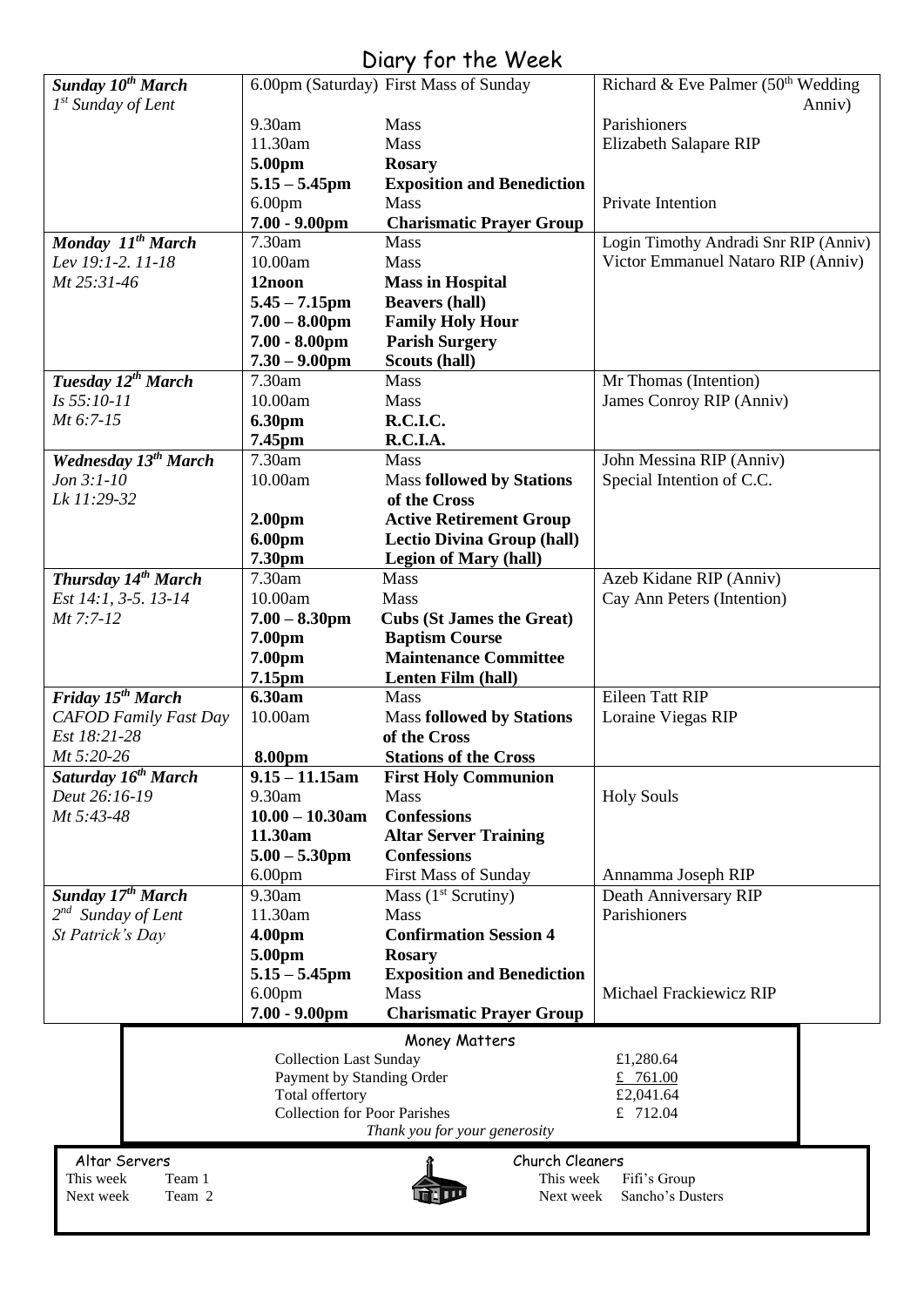## St. Andrew's Parish Notices

#### **CAFOD FAST DAY (LENT)**

It is CAFOD's Family Fast Day on Friday 15<sup>th</sup> March. This weekend Frances Gilbert will be giving a talk on how you can all help to support the CAFOD Family Fast Day this lent for our brothers and sisters around the world.

#### **TEA/COFFEE AFTER SUNDAY 9.30AM MASS**

Please do go along to the hall after every 9.30am Sunday Mass where tea/coffee and cakes are always served. All are most welcome.

#### **FAMILY HOLY HOUR**

Please join us on Monday 11<sup>th</sup> March from 7.00 to 8.00pm for Family Holy Hour. Children, families and parishioners come and join us to pray for peace in our hearts, our homes, our families and the whole world. All are very welcome.

#### **LENT 2019**

#### **Lenten Masses in Croydon University Hospital**

There will be Mass every Monday during Lent at 12noon in the Hospital Chapel. All are most welcome.

#### **Stations of the Cross**

Fridays 10.30am Stations of the Cross (led by parishioners) and at 8.00pm (led by different Parish groups) and also after 10am Mass on Wednesdays (led by parishioners).

#### **Friday Masses**

During Lent please note that our usual 7.30am Mass will be at **6.30am** on Fridays.

#### **Films of Stories from the Bible**

This year during Lent we will be showing some films of Stories from the Bible. There will be six films in total. The next one will be on Thursday 14<sup>th</sup> March showing "The Story of Abraham" Part 2 starting at 7.15pm. All films will be shown on Thursdays in our hall starting with teas and coffees at 7.00pm. Please see the poster in the porch for more details.

#### **GIFT AID ENVELOPES 2019/2020**

Gift Aid envelopes for 2019/2020 will be distributed over 3 weekends beginning week ending 16/17, 23/24 and 30/31 March. Please collect your envelopes after each Mass. This is also a good opportunity for you to sign up if you are not already in the scheme. The Gift Aid Scheme allows the parish to claim 25p tax back from HMRC for every £1 you donate. It will not cost you any extra. The only requirement is you must be paying UK tax. For further details please contact Albert Tang, contact details on the back of the newsletter.

#### **ALTAR SERVERS**

Applications are now open for those young people in Year 5 and above who wish to become an Altar Server. The application forms may be found at the back of the church. The forms should be returned to the Priests' house by Friday 15<sup>th</sup> March latest.

#### **SAMM (ST ANDREW'S MUMS MARKET)**

A big thank you to everyone who helped and supported in any way with our SAMM day on Saturday. It was a big success raising £631 which will all go to our 50 For 50 fund. Bernadette Dias and all her team are busy making arrangements for our next SAMM on Saturday 4<sup>th</sup> May and we hope that the next one will be an even bigger success. Thank you all again.